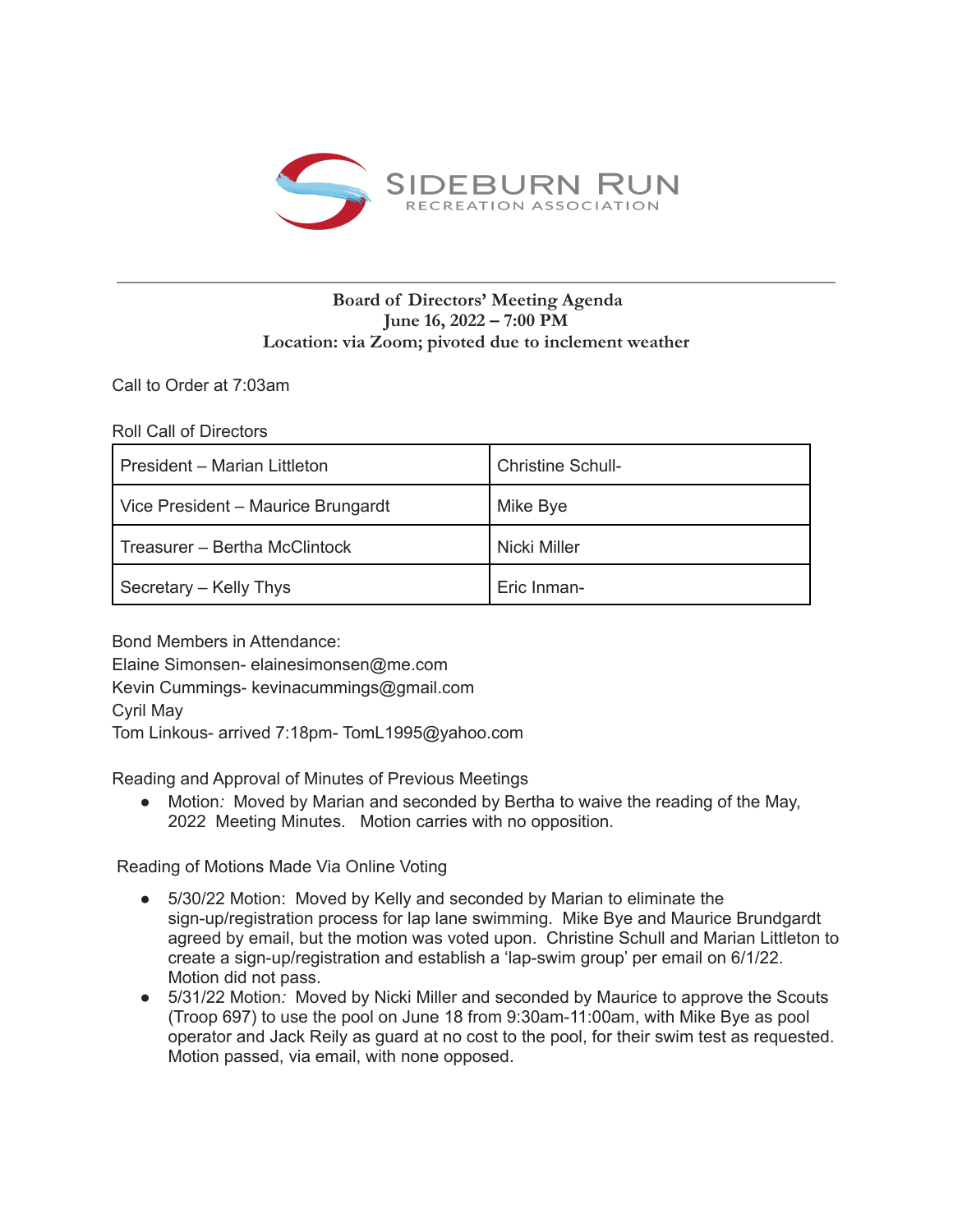- 6/1/22 Motion: Moved by Marian Littleton and seconded by Mike Bye to postpone the June 2 ByLaw Discussion & Voting meeting until after the pool has closed for the season, to be held in October or November, with specific dates to be determined in the next regularly scheduled board meeting. Motion passed, via email, with none opposed.
- 6/2/22 Motion: Moved by Nicki Miller and seconded by Marian to organize/schedule yoga classes, on a weekly basis during the 8u swim practice (10-11am) with a registered yoga teacher in the large/rear pavilion with Cindy Arnn (email: [cindyarnn@gmail.com,](mailto:cindyarnn@gmail.com) 703-283-4204).
- 6/4/22 Motion: Moved by Nicki Miller and seconded by Kelly Thys to approve the Masters Swim program (instructor paid \$100/week, participants charged \$200/week, swim 6-7am, Monday,Tuesday,Thursday, Friday from June 13-end of July) and Shark Pups (for preK aged children, June 13-July10, 10-11am, Mon-Fri, open to members and non-members). Motion passed, via email, with none opposed.

President's Report

- We are open and staffed, waiting on inspections. We should be good and pass everything.
- Issue with one of the diving boards, NV to come out and repair
- Request for more credit card usage for ease of purchasing- currently we have Wild Apricot purchasing option that is then a manual entry into Club Sentry

Vice President's Report-

- food truck coming July 2 5-7pm
- I'll have emails ready for board review tomorrow regarding how we communicate pool closures
- I'll have lifeguard duty/responsibility checklist ready for board review tomorrow
- need to make announcement for someone among members to take lead for July 4th celebration/chili cook off-
- There were two separate incidents regarding inappropriate behavior with middle school children at the pool.

1. A teenage girl entered the pool and brought numerous guests, communicating to the guard that the primary guest would be arriving to the pool shortly. These guests were demonstrating unsafe behaviors in the dive well, using profanity loudly on the pool deck, and the boys were entering the girls bathroom repeatedly. After informing the primary member, the member asked that this teenager be removed from the member's account. 2. Due to inappropriate language and bullying type behaviors, two pre-teen boys were suspended for 3 days, a letter sent home and parents communicated via phone conversation.

Secretary's Report

- Updated operating rules posted online, Lap Swim page added to website and sign up genius posted for lap swimmers, multiple pavilion reservations noted on events page.
- Google calendar removed from website so no confusion between Google Calendar and online Events page
- Board Member on Duty: [https://docs.google.com/document/d/1hv9vJEkLqTV\\_X15g40pOW0m0ix9m5Mf3R0wNB](https://docs.google.com/document/d/1hv9vJEkLqTV_X15g40pOW0m0ix9m5Mf3R0wNBXHA9uQ/edit) [XHA9uQ/edit](https://docs.google.com/document/d/1hv9vJEkLqTV_X15g40pOW0m0ix9m5Mf3R0wNBXHA9uQ/edit)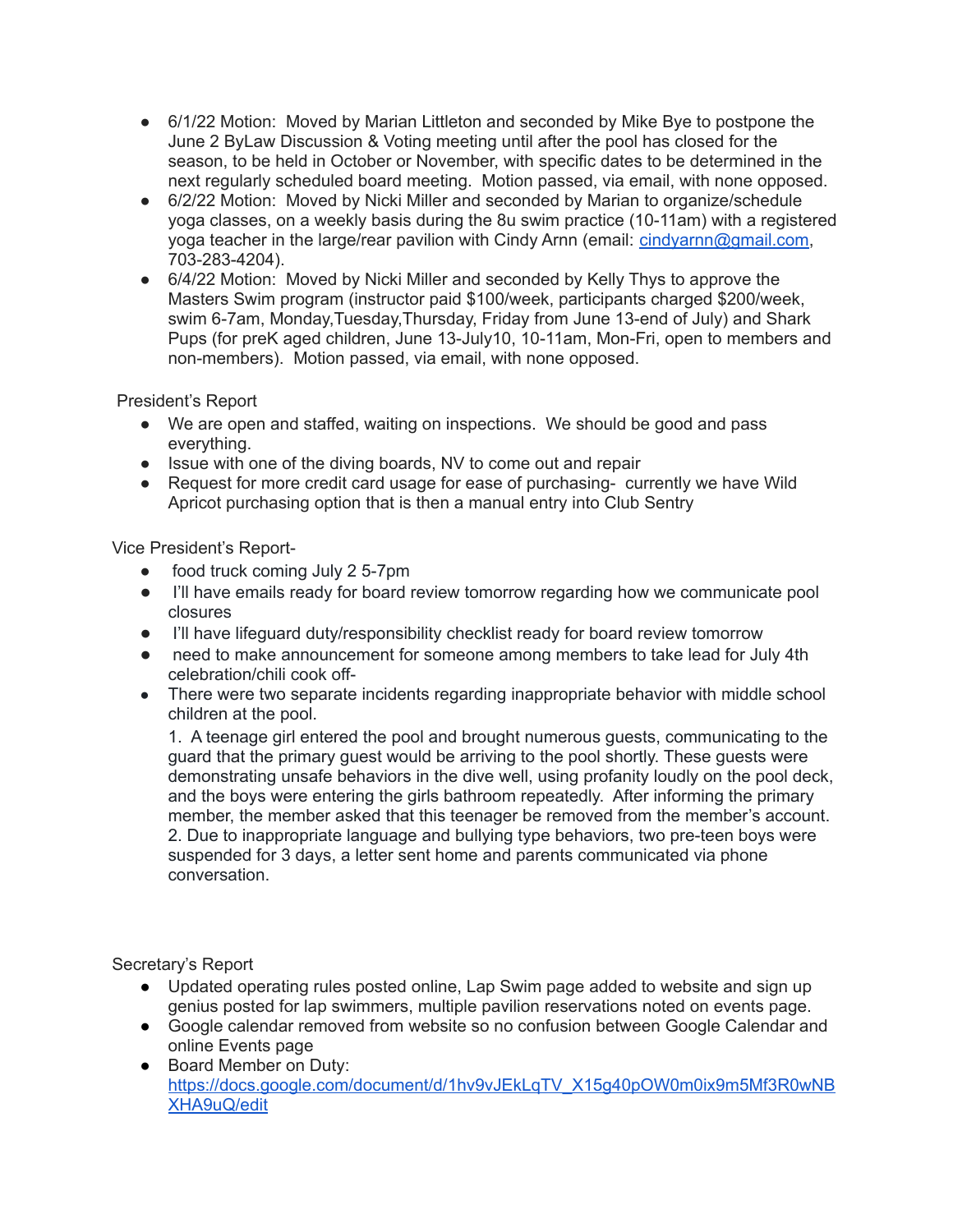- Lap swim link was recently updated to be hyperlinked at member request
- Newsletter will be sent out when content is provided

Treasurer's Report

● Bertha/Pete sent an e-mail to the board with additional detail, but the Summary is listed below. Limited financials are available due to Quickbook issues, we expect to have full financials for posting next month when Quickbook issues have been resolved

| Description                        | Summary Amt. |
|------------------------------------|--------------|
| Beginning balance as of 10/01/2021 | 46,465.41    |
| <b>Total credits</b>               | 16,7887.1    |
| <b>Total debits</b>                | $-84,528$    |
| Ending balance as of 06/16/2022    | 12.9824.60   |

Some of the credits (about \$19,000) came from a transfer from Swim/Dive to pay for 2021 coaching payroll, which is paid from 8829.

The other bank account balances as of today are: Savings 0809 - \$58,197.17 S/D \$33,951.52 CD \$19,233.53

● Discussion of Cash v. Accrual Accounting. Currently, we use Accrual accounting. There is a clear need and wish to transition to Cash Accounting but this must be done at the end/beginning of a fiscal year. This is an August discussion. This potential transition will be discussed with an accountant to discuss what was needed to transition to Cash Accounting.

Review of Bills and Communications

• Dominion Power, reimbursement, SEC payment, payroll/IRS payment

## Standing Committee Reports

Communications (Nicki) –

• Sunscreen spray awareness- - need an note in the newsletter to gently remind families to be aware of the sunscreen spray aerosol

Membership (Christine, Committee Chairperson)

• Swim Out Policy. Families with original bond memberships greater than \$500 are able to enjoy a full bonded summer season and in some cases (\$800) might be able to swim out for more than one summer. More recent bonds have been as low as \$200. We should determine a policy for swimming out a lower bond amount.-\$200 bonds will convert to guest passes as the swimout option.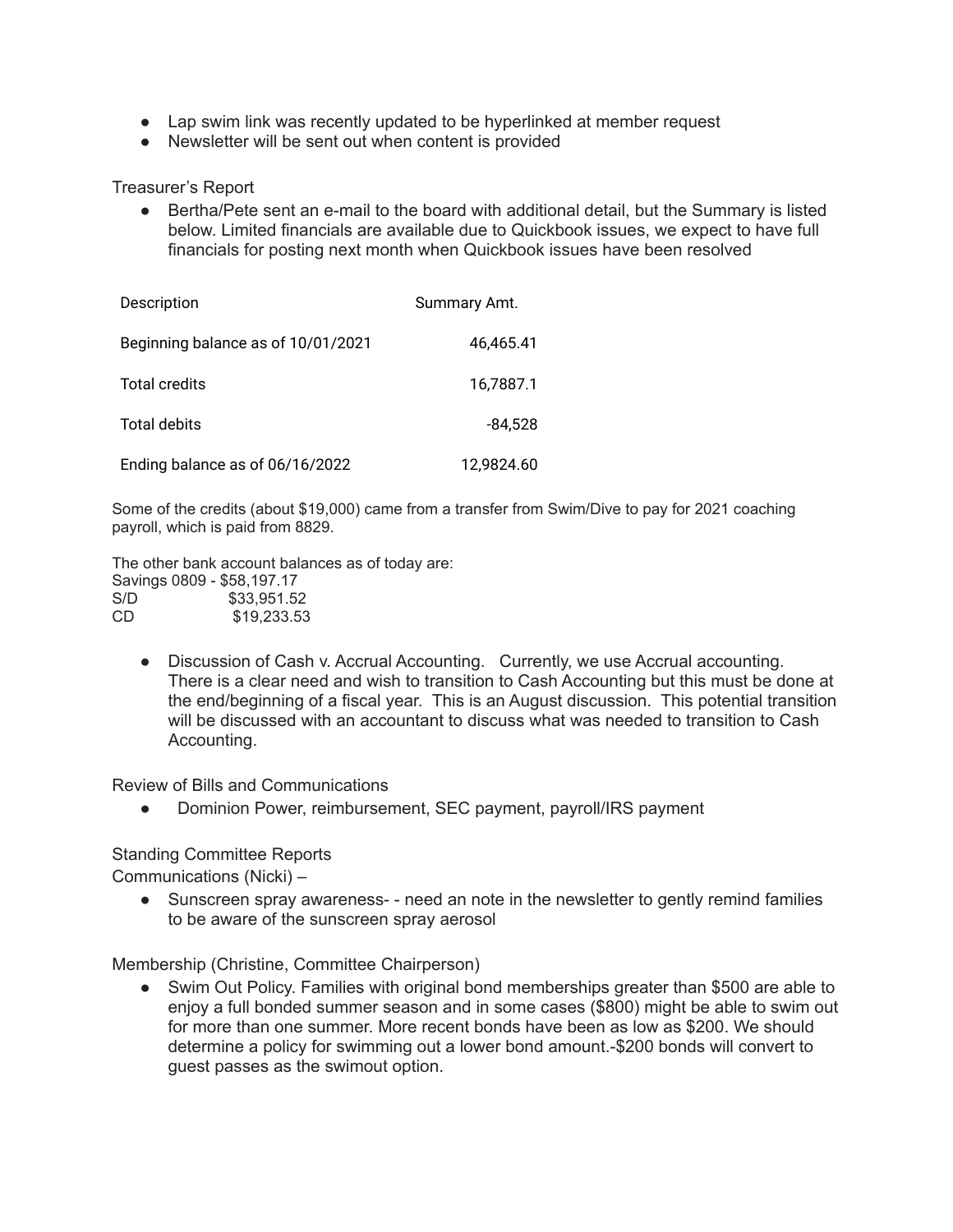- Marian moves, Eric seconds to allow \$200 bond redeemers to convert to 25 quest passes and are disallowed a full swim out option. Passes expire at the end of the season. Or they may also choose to have the \$200 bond amount as a credit toward current season dues at the bond member rate. Understanding is in lieu of being added to the redemption list. Family membership holders who choose this option will still have the option to have their children participate in SRSD. They will not have bond member privileges. Kelly abstains. Motions carries.
- Pro-rating policy-revisit in July for August only or other options. New bond members will be considered for partial pro-ration on a case by case basis, for August-only.
- Senior membership fee schedule-. One party in the membership should qualify as 65 or older in order to be considered to be Senior members.
- Day pass inquiry-We do not allow quest passes
- Current membership=302 active memberships including let-up. 263 active without let-up.
	- Bonded family=153 (3 overdue/lapsed). 6 New
		- Bond Single= 1
		- Bond Two person=4 (1 overdue/lapsed)
		- GWS single bonded=10 (1 overdue/lapsed)
		- GWS Two person bonded=23
		- GWS Family=9
		- Summer family=40 active
		- Summer military=10 active
		- Summer Single=4 active
		- Summer single senior=4 active
		- Summer two-person=6 active
		- Summer two-person senior=3 active
		- Bonded Let-up=43 (4 overdue/lapsed)
- Let-up=39
- Bond redemption=64
- Recent Bond redemptions=1742, 1556
- Moved by Marian Littleton and seconded by Christine to accept the bond redemption requests of 1742 and 1556. Motion passed with no opposed.
- Consider incentives to offer discounts/guest passes or related to need for accounting support.

Nominations (Kelly, Committee Chairperson)

- Approached Tim Hickey, with Christine, at the pool to inquire if he would be interested in serving on the board. He declined.
- Marian discussed the possibility of Kevin Cummings to serve as a board member. This possibility will be revisited next month.

Operations & Maintenance (Bertha, Committee Chairperson)

- Update for renovations
- Advertise NOW for adult manager for 2023 to manage the guards (not be a lifeguard too)- consider pool-related incentives for this adult manager.
- Weather monitoring and communicating to membership Suggested policy sent in separate e-mail.
- Wording change to pool operating rules. Suggested changes in separate e-mail.
- Send a Newsletter: Acknowledge donation of leaf blower by Hickeys, umbrellas by anonymous donor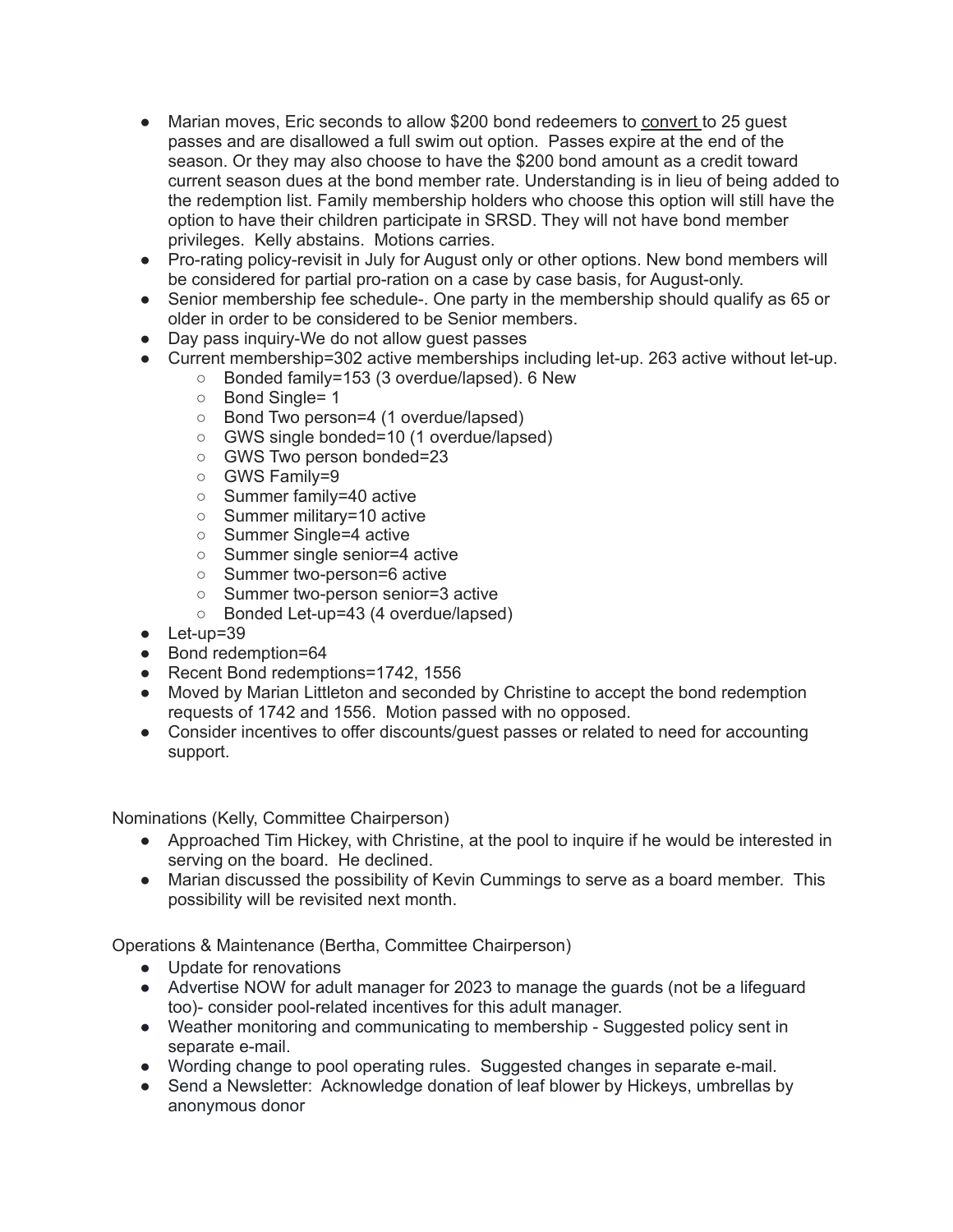- We have a board position available
- Happy Hours. Start time 5-5:30, BYOB
- Need to start planning for July 4th. If no takers from the board, should we go out to membership to see if anyone is interested?
- What is the Guest pass policy? If paid or earned they don't expire.
- I propose we do away with locking the gate at the end of the day. No Overnight Parking sign needed and we will eliminate the gate locking.
- Who is responsible for posting messages on the Zion Road sign? Mike Bye
- When NV Pools was at our pool, the day managers talked about their frustration keeping the chemicals correct for the baby pool. Rob Dean said one thing that would help is that we purchase a Cat Controller for the baby pool. (We have one for big pool). The cost would be around \$4K. I asked what we might do until we could get something like that in our budget and he suggested that purchasing an Acid meter would greatly help. The cost of that would be about \$600. If we eventually purchased a cat controller, that amount would be deducted from the \$4K cost. I would like to propose we start with the acid meter. Moved by Marian Littleton and seconded by Christine to purchase the \$600 acid meter for the baby pool. Motion carries with no opposition.
- Drain Covers in the baby pool were identified by a member as potential tripping hazard. They are required by law.
- Let up members are not permitted to reserve/rent the pavilion
- Candy items are now \$2 per item in the guard shack concessions

Social (Maurice, Committee Chairperson) – see detail under Vice President

●

Swim and Dive Team (Christine, Committee Chairperson)

- Swim started 5/30 with daytime swim practice on 6/13
- Current total for Swim=109
- Current total for Dive=24
- Current total for Little Sharks=25
- Will continue to have lane 2 as a buffer for at least 1 to 2 more weeks.
- Upcoming relay carnival -Deleted event on July 13
- Nicki moves Kelly seconds for SRSD to purchase from SRSD funds the installation and basketball hoop to be installed by NV Pools, with installation as soon as possible, at a cost not to exceed \$1500. Motion carried with no opposition.

●

## **Special Committee Reports:**

-Lap swim needs to be reviewed. We need feedback on preferences and then need to also weigh the possibilities with the logistical challenges of lap lanes and staffing.

-Consider purchasing easier to use buoy lap lanes for installation at times when it is not practical or possible to use the swim team's lane lines.

Approximate cost if we can get all the components would be about \$900. Going to look at the current supplies what we can utilize and make a test lap lane.

Bob Miser said he would be willing to contribute to this choice (Bertha comment)

## **Other Business:**